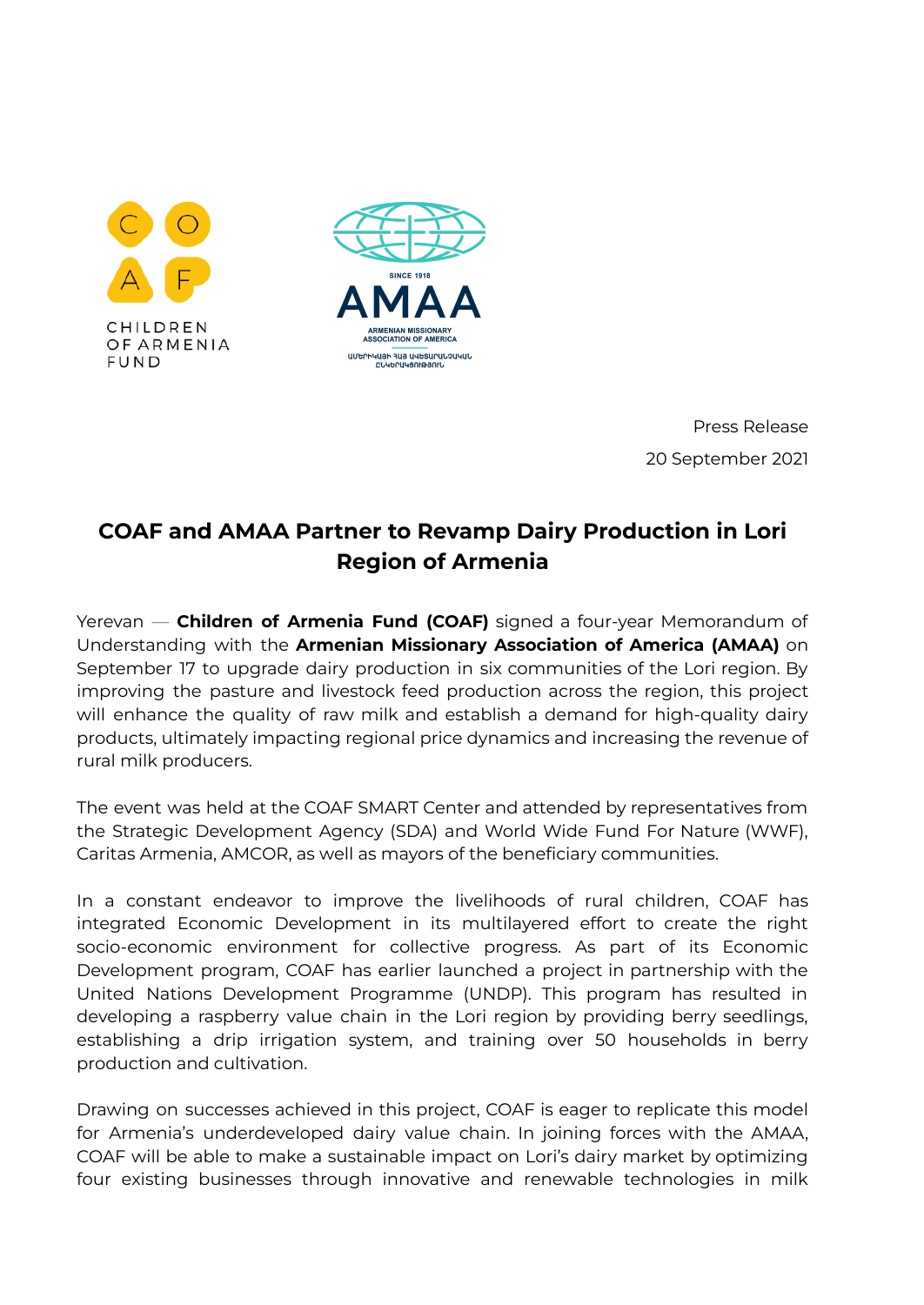processing. Simultaneously, two new dairy production businesses will be established that will benefit from the enhanced reproductive performance of dairy animals. The improved quality of milk will allow the new businesses to improve livestock production, produce high-quality cheese, and compete in local and international markets.

As part of the project's capacity-building programs, local farmers will be trained for artificial insemination and cultivation of corn, alfalfa, and sainfoin. Per partners' estimates, more than 70 job opportunities will be created throughout the project.



## *About COAF*

*The Children of Armenia Fund (COAF) is a non-profit, non-governmental organization that employs community-led approaches to improve the quality of life in rural Armenia, with a particular focus on children and youth. COAF's core development areas are education, healthcare, social services, and economic development. COAF launched its programs in 2004, starting in one village and expanding to 64 villages in the Armavir, Aragatsotn, Lori, Gegharkunik, Shirak, and Tavush regions, impacting more than 107,000 beneficiaries.*

*Since 2015, COAF has developed and implemented its signature SMART Initiative. COAF SMART is designed to advance generations of rural Armenians through cutting-edge education, focused both on innovation and capacity-building. The first COAF SMART Center was inaugurated on May 27, 2018, near the village of Debet, Lori Region, and will be replicated in communities throughout Armenia.*

> *coaf.org coaf@coaf.org +374 10 50 20 76*



## *About AMAA*

*The Armenian Missionary Association of America (AMAA) was founded on June 7, 1918 in Worcester, Massachusetts. Immediately after the devastating earthquake of 1988 in Armenia, the AMAA worked tirelessly to relieve the pain of those affected by the earthquake by providing food, clothing, medicine, and medical equipment.*

*In 1991, after the independence of Armenia and following the registration of the AMAA in Armenia, the new headquarters opened in Yerevan. Currently the AMAA operates from dozens of offices in various regions of the Republic of Armenia and Artsakh with more than 475 employees. The mission of AMAA*